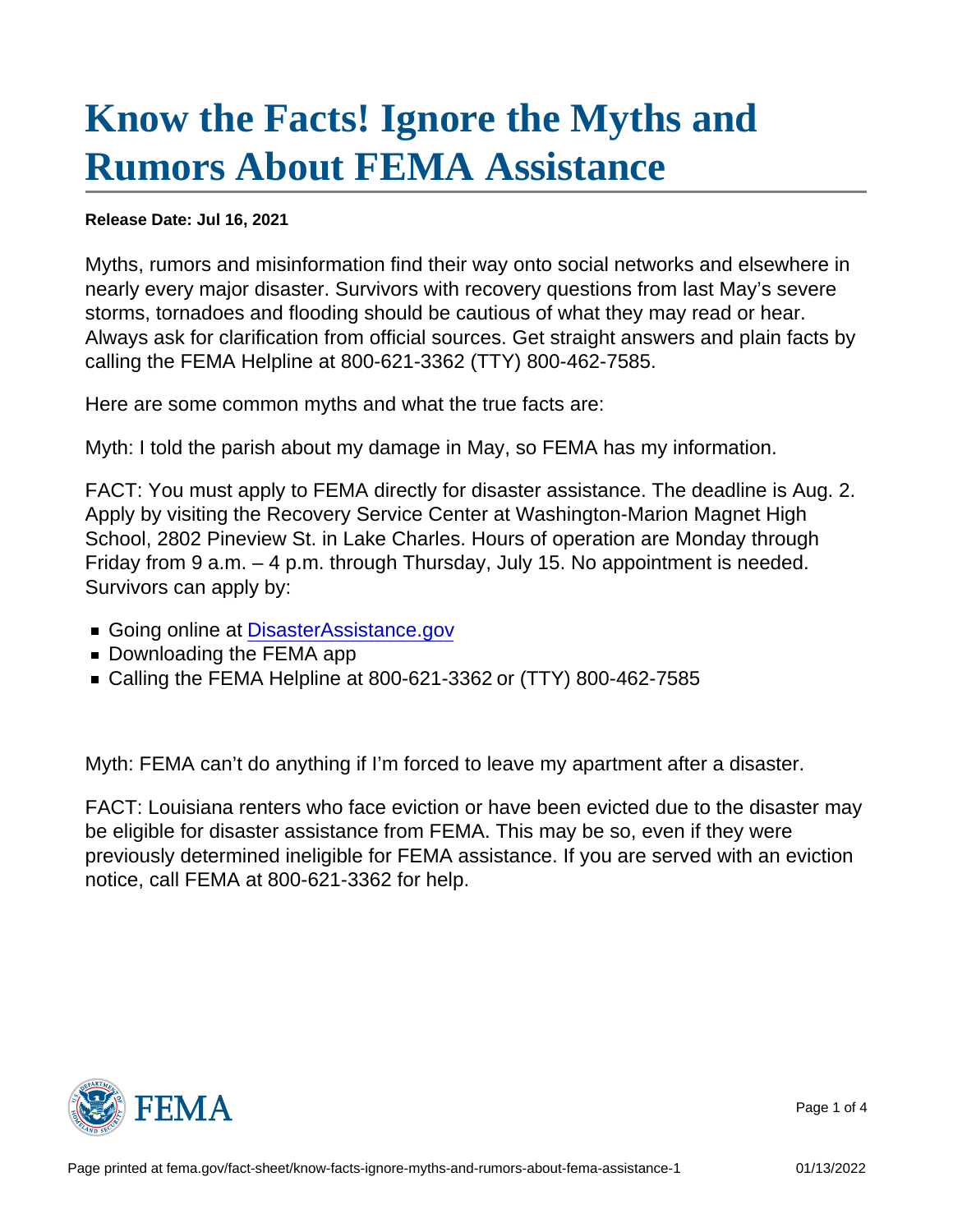Myth: FEMA assistance could affect my Social Security benefits, taxes, food stamps or Medicaid.

FACT: FEMA assistance does not affect benefits from other federal programs and is not considered taxable income by the IRS.

Myth: I can't get FEMA help since I have insurance.

FACT: While FEMA, by law, cannot duplicate insurance benefits, many homeowners find they were underinsured for their losses and should apply to see if they are eligible for disaster assistance.

Myth: I'm a renter and I thought FEMA assistance was only for homeowners for home repairs.

FACT: FEMA assistance is not just for homeowners. FEMA may also provide assistance to help renters who lost personal property or who were displaced.

Myth: I don't want to apply for help because others had more damage; they need the help more than I.

FACT: FEMA funding is available to assist all eligible survivors who have suffered losses because of the severe storms, tornadoes and flooding.

Myth: I didn't apply for help because I don't want a loan.

FACT: FEMA grants do not have to be paid back. The grants may cover expenses for temporary housing, home repairs, replacement of damaged personal property and other disaster-related needs such as medical, dental, funeral or transportation repair or replacement costs not covered by insurance or other programs.

Myth: If there are other family members or roommates living with me, FEMA is not going



Page 2 of 4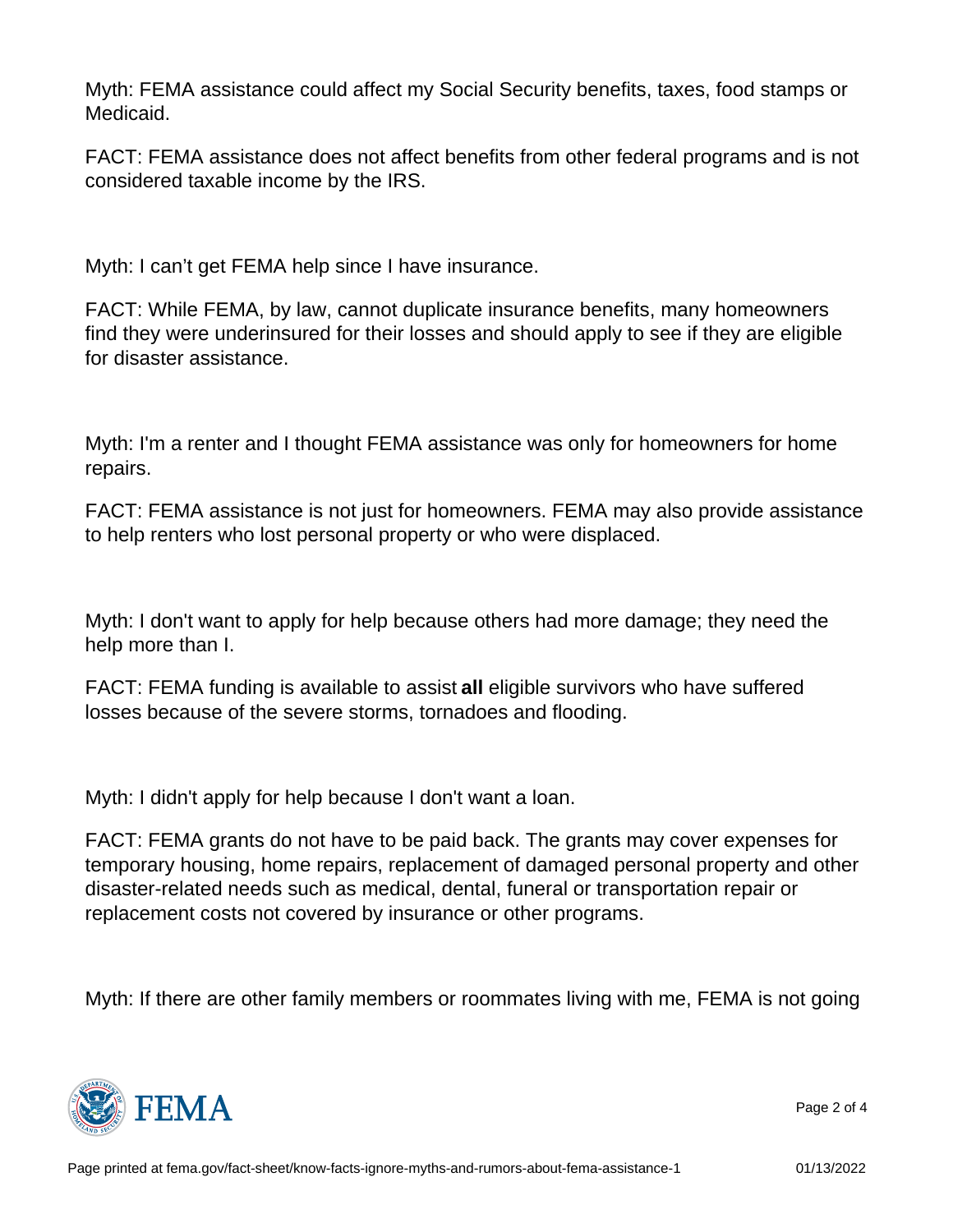to give them any help.

FACT: FEMA is committed to giving each individual survivor all the help for which they are eligible. FEMA evaluates the needs of all eligible survivors on a case-by-case basis. Be sure to tell FEMA about the needs of all members of your household, whether they are related to one another or not. Call the FEMA Helpline at 800-321-3362 if you need to update your registration or have questions about the needs of any members of your household.

Myth: Receiving a letter from FEMA stating that I am not eligible means I will not receive any assistance.

FACT: Not necessarily true. Receiving such a letter does not always mean an applicant is not eligible for disaster assistance, even when the letter states "ineligible" or "incomplete." Such a letter can simply be an indication that more information is needed, or that the applicant's insurance claim needs to be settled before FEMA disaster assistance can be granted. Call the FEMA Helpline at 800-621-3362 with questions.

Myth: FEMA told me to apply for an SBA loan, I don't want a loan, and I don't own a business.

FACT: Applicants who apply for FEMA disaster assistance and are referred to the SBA and do not complete a U.S. Small Business Administration disaster loan application could be missing a good opportunity. The SBA offers affordable financial help to homeowners and renters. You don't need to own a business to request assistance.

- An SBA low-interest disaster loan may cover some or all of the difference between your recovery costs, the insurance settlement, and the FEMA grant amount.
- SBA offers low-interest disaster loans for homeowners up to the \$200,000 statutory maximum to repair or replace your primary residence. The loans are customized to your personal financial circumstances. On a case-by-case basis, the SBA may be able to assist with refinancing your current mortgage(s).
- SBA can also help renters and homeowners replace household contents and vehicles, referred to as personal property. You may be able to borrow up to the \$40,000 statutory maximum to repair or replace clothing, furniture, cars, or appliances that were damaged or destroyed in the disaster.



Page 3 of 4